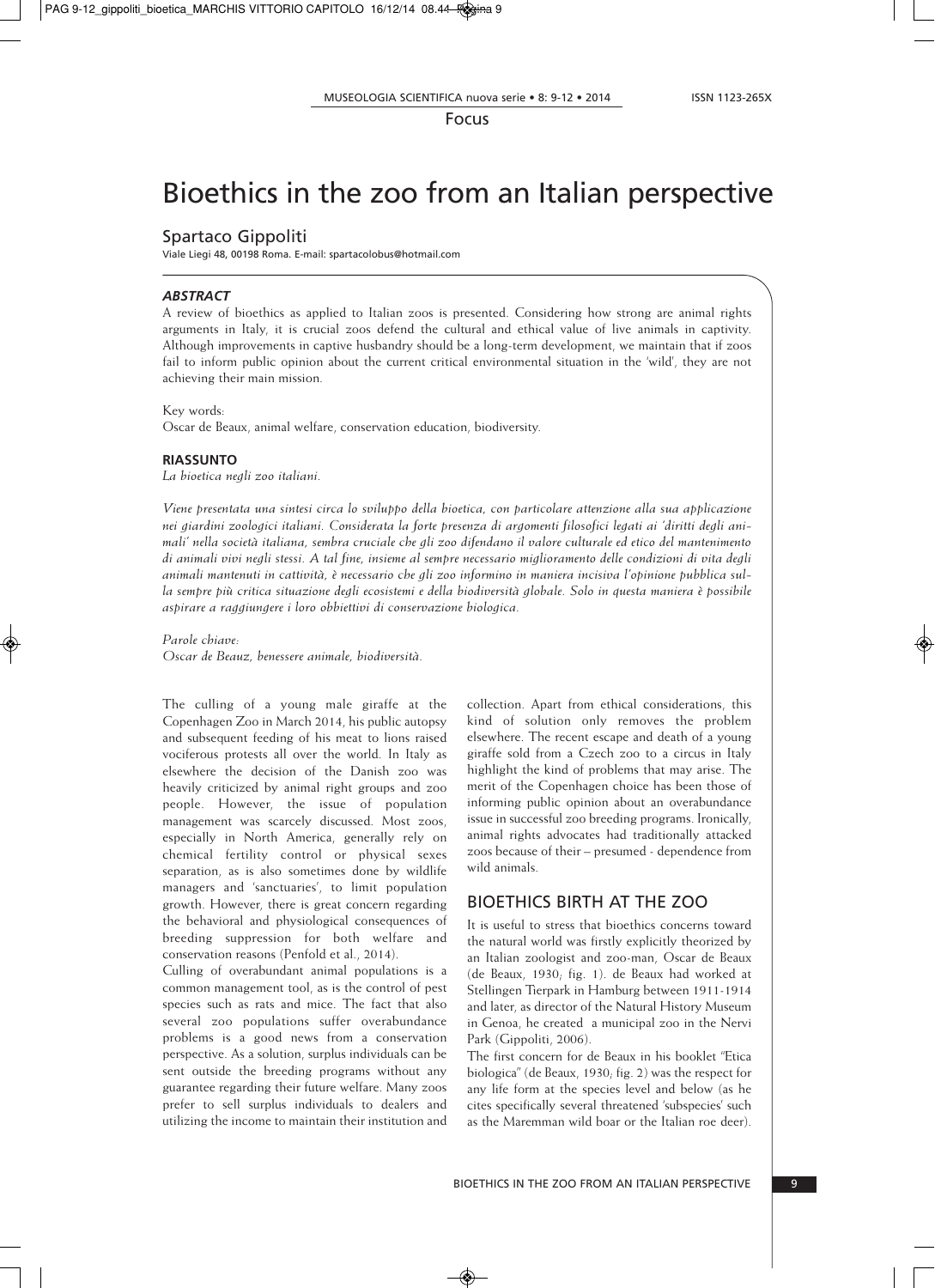

**Fig. 1.** Oscar de Beaux (1879-1955) director of Museo Civico di Storia Naturale "G. Doria" and founder of the Municipal Giardino Zoologico in Genova-Nervi.

He must be considered a precursor of biodiversity conservation (sensu Wilson, 1992) while Aldo Leopold a few years later stressed, in agreement with the different history of North America environments, the ethical mission to preserve ecosystems integrity and 'wilderness' (Leopold, 1933).

Interest toward conservation of wildlife and species diversity has been named 'speciesism' from animal rights groups and severely criticized. However, interest for wildlife preservation, species protection laws and the establishment of protected areas represent an important step toward current awareness of the fragility of planetary 'web of life'. Furthermore, biodiversity conservation is also a social and political goal, as, at least in the long-term, ecosystem services provide tangible benefits to local human communities. So, while animalism is often depicted as encouraging a modern attitude to other living being, it can also be considered a development typical of affluent societies with several unclear aspects (Herzog, 2012). Thus it is highly questionable that animal rights could be a reasonably ethical basis for environmental work in most of today's biodiversity hotspots through the world (see Capoccia, 2013 for influences of animal rights philosophy in wildlife conservation in Kenya). Further, the trends of human population growth gives very few hopes to biodiversity (Gerland et al., 2014) even if the issue has been removed by the environmental agenda.

# ETHICS IN THE ZOO

According the view of Oscar de Beaux, animals in zoos must primarily accomplish an educational goal, as other institutions such as museums and botanical gardens. According him, the zoological garden is "an efficient school of bioethics, i.e to respect the existence of life units, to respect of life, an almost safe index of the civility level reached by a nation" (de Beaux, 1933). His opinion has been shared by other zoo men and conservationists, such as Bronzini (1953, 1998), Cassola (1988), Gippoliti (2011). All these authors believe that a lack of education, 'awareness' and 'familiarity' was at the basis of lack of appreciation and respect towards animals and biodiversity in general. It is thus believed that 'sacrifice' of a few individuals can have a much greater benefit for a much larger number of individuals in the wild, and ultimately, on our own species. The biographies of some relevant Italian conservationists such as Longino Contoli and Fulco Pratesi (in verbis) seems to support de Beaux's arguments, even if we should not ignore other variables such as family education.

In early years, great losses were often encountered in the capture and transport of wild individuals (Kawata, 2014). Yet it is clear that species such as the Prezewalski horse (fig. 3) owe their continue existence to those early days capture expeditions



**Fig. 2.** Cover of "Etica Biologica" in the re-edition of 1997, edited by Franco Pedrotti.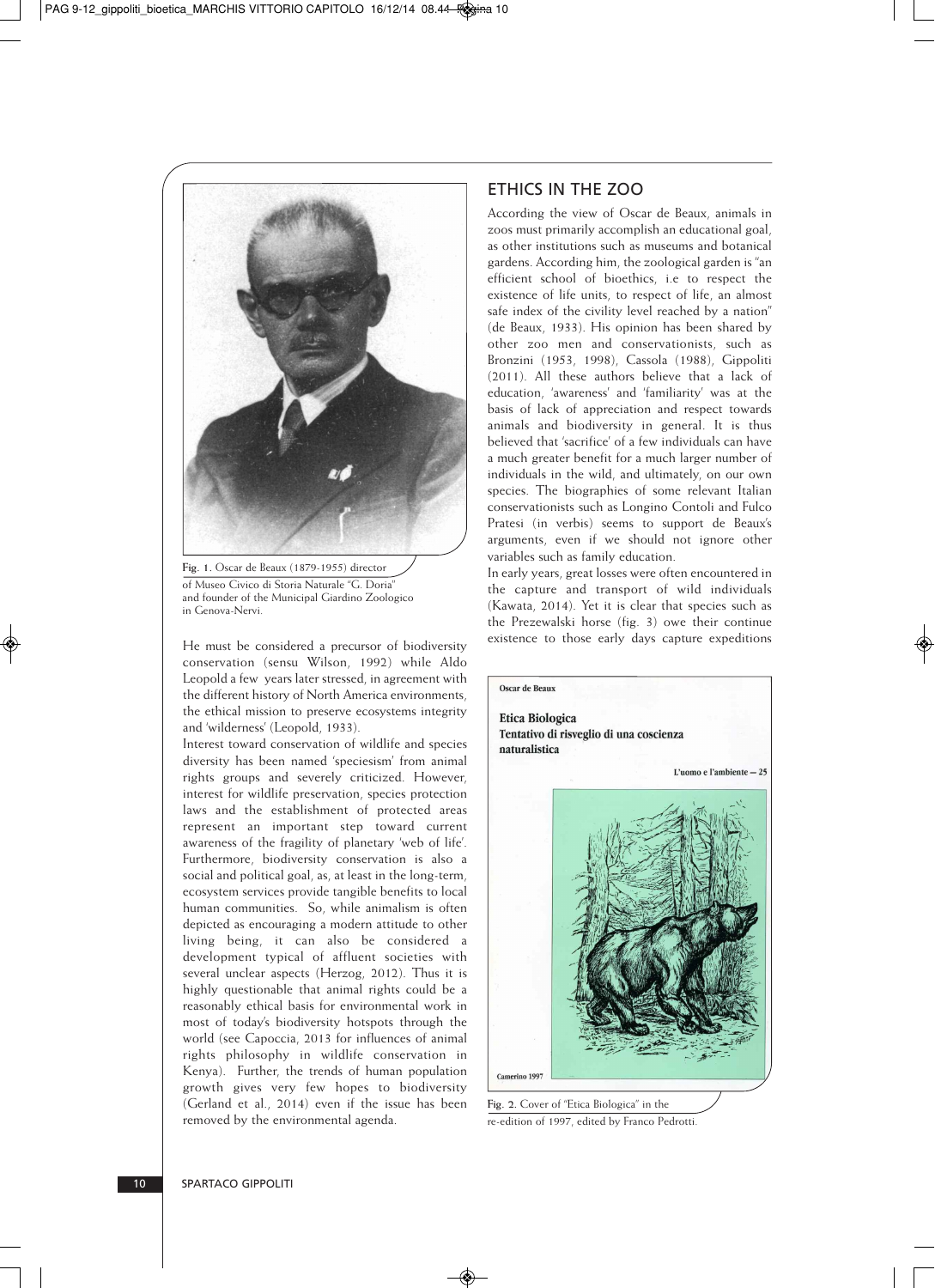

**Fig. 3.** Newly captured foals of Prezewalski's wild horse at the Zoological Society's Gardens (1902). These are among the founders of the captive stock that saved the species from extinction.

(Boyd & Houpt, 1994). On the other hand, wildlife suffered extensive persecution well before zoos were created. In the Near East domestication of animals and plants in the 'Fertile Crescent' was accompanied by a severe reduction of wildlife (Ponting, 1992). Closer to our days, first explorers of the Black Continent, such as Vittorio Bottegò, were enthusiastically welcomed by local populations when meat of elephants and other large mammals was made available to them (Bottegò, 1895). Furthermore, we should not forget that ivory and slaves were historically two of the primary reasons for Arabic and European expansion in Africa through nowadays Southern Sudan in the second half of XIX Century (Gray, 1961; see also Conrad, 1902, for the exploitation of ivory in the Congo Basin). Nowadays, we should be aware that most conservation problems have social roots (fig. 4).

Going back to zoos, it is obvious that captive individuals should be treated according their biological needs.

According to Bronzini (1975), isolation from other conspecifics should be against the 'biological ethic'. Coherently, in early 1950's he expressed a negative opinion regarding the maintenance by the Rome Municipality of a single wolf in a tiny cage below the Capitolium in Rome (Gippoliti, 2014b). According to Hediger (1970), the father of zoo biology, culling of surplus is a preferable option that breeding control for wild captive animals. It is unlikely that a unique solution may be applied to all organisms from great apes to mice, yet it seems reasonable that zoos maintain a focus toward populations and species long-term conservation, including behavioral competences.

Zoos have been accused of encouraging an anthropocentric view of the world (i.e. document of Italian psychologists ), but this has been long rebutted by Bronzini (1975) who consider anthropocentrism one of the reasons for our

misunderstandings of animal needs. It seems that zoos simply invite us to recognize human responsibility toward the whole biosphere and try to encourage public opinion to care for wildlife and ecosystems, in full agreement with modern environmentalism.

Initiatives to prohibit the maintenance of some species in captivity (as cetaceans) seems largely born from an emotional basis only, an understandable but largely futile reason as seen from a cetacean perspective. In a 25 year period (1981-2005) the number of bottlenosed dolphins *Tursiops troncatus* stranded along the Italian coasts was 694 (Bearzi et al., 2008). Would it not be better to ask ourselves if the circa 25 *Tursiops troncatus* currently held in captivity in Italy should play a greater role in the understanding of physiology, behavior and diseases, or in public educational awareness as an aid at least some of hundreds individuals that die for direct or indirect anthropogenic (pollution, fisherman bycatch, etc.) causes along our coasts?

## **CONCLUSIONS**

Biological ethic as generally utilized, recognize that species and lineages are the primary concern for biologists and conservationists. This means that



**Fig. 4.** The present author during a pause in primatological fieldwork (Cantanhez Forest, Guinea-Bissau, 1994). Most of conservation work has to deal today also with human needs and welfare.